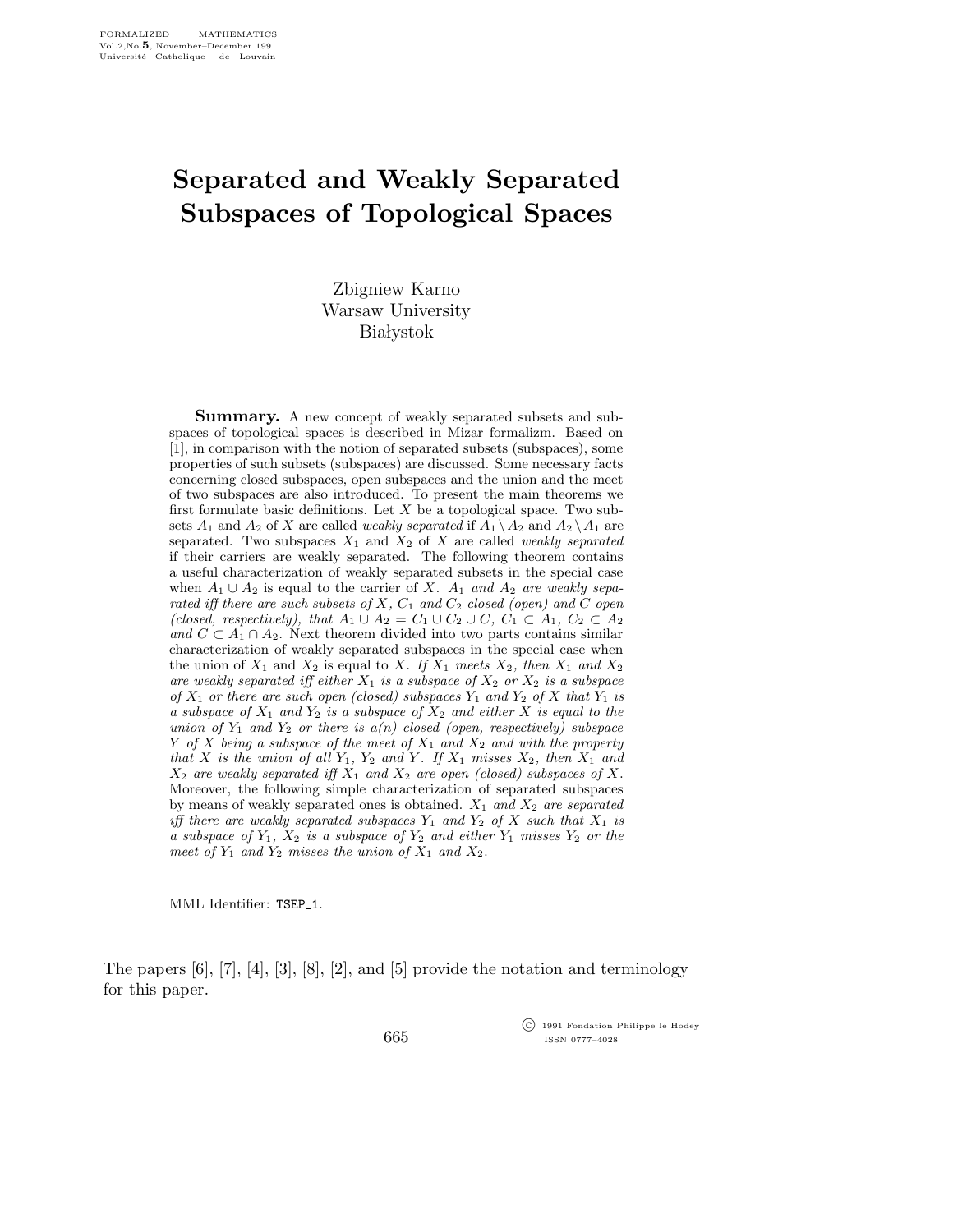In the sequel  $X$  is a topological space. We now state a number of propositions:

- (1) For every subspace  $X_0$  of X holds the carrier of  $X_0$  is a subset of X.
- $(2)$  X is a subspace of X.
- (3) For every strict topological space X holds  $X \upharpoonright \Omega_X = X$ .
- (4) For all subspaces  $X_1, X_2$  of X holds the carrier of  $X_1 \subseteq$  the carrier of  $X_2$  if and only if  $X_1$  is a subspace of  $X_2$ .
- (5) For all strict subspaces  $X_1$ ,  $X_2$  of X holds the carrier of  $X_1 =$  the carrier of  $X_2$  if and only if  $X_1 = X_2$ .
- (6) For all strict subspaces  $X_1$ ,  $X_2$  of X holds  $X_1$  is a subspace of  $X_2$  and  $X_2$  is a subspace of  $X_1$  if and only if  $X_1 = X_2$ .
- (7) For every subspace  $X_1$  of X and for every subspace  $X_2$  of  $X_1$  holds  $X_2$ is a subspace of X.
- (8) For every subspace  $X_0$  of X and for all subsets C, A of X and for every subset B of  $X_0$  such that C is closed and  $C \subseteq$  the carrier of  $X_0$  and  $A \subseteq C$ and  $A = B$  holds B is closed if and only if A is closed.
- (9) For every subspace  $X_0$  of X and for all subsets C, A of X and for every subset B of  $X_0$  such that C is open and  $C \subseteq$  the carrier of  $X_0$  and  $A \subseteq C$ and  $A = B$  holds B is open if and only if A is open.
- (10) For every non-empty subset  $A_0$  of X there exists a strict subspace  $X_0$ of X such that  $A_0$  = the carrier of  $X_0$ .
- (11) For every subspace  $X_0$  of X and for every subset A of X such that  $A =$  the carrier of  $X_0$  holds  $X_0$  is a closed subspace of X if and only if A is closed.
- (12) For every closed subspace  $X_0$  of X and for every subset A of X and for every subset B of  $X_0$  such that  $A = B$  holds B is closed if and only if A is closed.
- (13) For every closed subspace  $X_1$  of X and for every closed subspace  $X_2$  of  $X_1$  holds  $X_2$  is a closed subspace of X.
- (14) For every closed subspace  $X_1$  of X and for every subspace  $X_2$  of X such that the carrier of  $X_1 \subseteq$  the carrier of  $X_2$  holds  $X_1$  is a closed subspace of  $X_2$ .
- (15) For every non-empty subset  $A_0$  of X such that  $A_0$  is closed there exists a strict closed subspace  $X_0$  of X such that  $A_0$  = the carrier of  $X_0$ .

Let  $X$  be a topological space. A subspace of  $X$  is said to be an open subspace of  $X$  if:

(Def.1) for every subset A of X such that  $A =$  the carrier of it holds A is open.

The following propositions are true: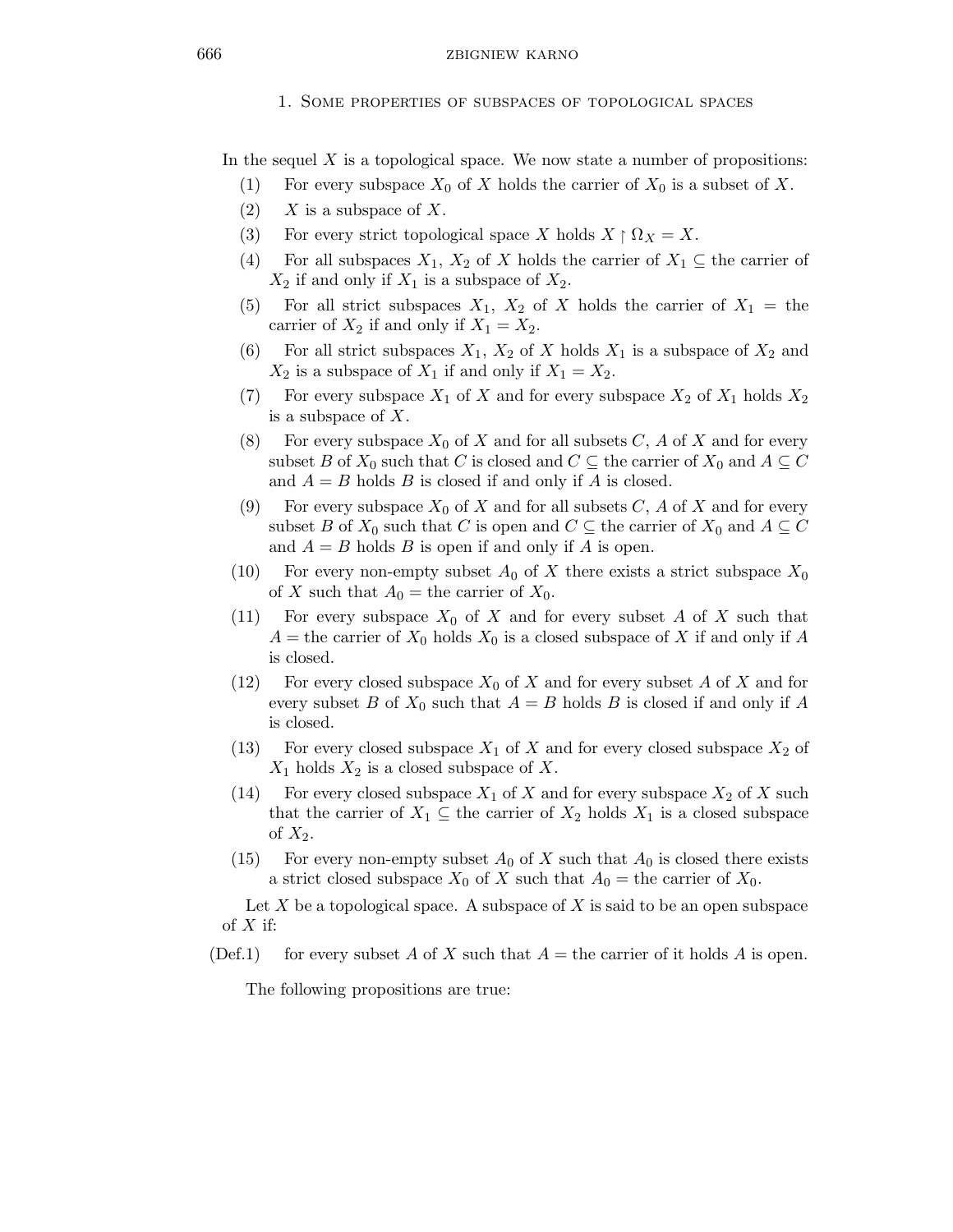- (16) For every subspace  $X_0$  of X and for every subset A of X such that  $A =$  the carrier of  $X_0$  holds  $X_0$  is an open subspace of X if and only if A is open.
- (17) For every open subspace  $X_0$  of X and for every subset A of X and for every subset B of  $X_0$  such that  $A = B$  holds B is open if and only if A is open.
- (18) For every open subspace  $X_1$  of X and for every open subspace  $X_2$  of  $X_1$  holds  $X_2$  is an open subspace of X.
- (19) For every open subspace  $X_1$  of X and for every subspace  $X_2$  of X such that the carrier of  $X_1 \subseteq$  the carrier of  $X_2$  holds  $X_1$  is an open subspace of  $X_2$ .
- (20) For every non-empty subset  $A_0$  of X such that  $A_0$  is open there exists a strict open subspace  $X_0$  of X such that  $A_0$  = the carrier of  $X_0$ .
	- 2. Operations on subspaces of topological spaces

In the sequel X denotes a topological space. Let us consider  $X$ , and let  $X_1$ ,  $X_2$  be subspaces of X. The functor  $X_1 \cup X_2$  yielding a strict subspace of X is defined by:

(Def.2) the carrier of  $X_1 \cup X_2 =$  (the carrier of  $X_1$ ) ∪ (the carrier of  $X_2$ ).

In the sequel  $X_1$ ,  $X_2$ ,  $X_3$  will denote subspaces of X. One can prove the following propositions:

- (21)  $X_1 \cup X_2 = X_2 \cup X_1$  and  $(X_1 \cup X_2) \cup X_3 = X_1 \cup (X_2 \cup X_3)$ .
- (22)  $X_1$  is a subspace of  $X_1 \cup X_2$  and  $X_2$  is a subspace of  $X_1 \cup X_2$ .
- (23) For all strict subspaces  $X_1$ ,  $X_2$  of X holds  $X_1$  is a subspace of  $X_2$  if and only if  $X_1 \cup X_2 = X_2$  but  $X_2$  is a subspace of  $X_1$  if and only if  $X_1 \cup X_2 = X_1.$
- (24) For all closed subspaces  $X_1, X_2$  of X holds  $X_1 \cup X_2$  is a closed subspace  $\mathrm{of}\ X.$
- (25) For all open subspaces  $X_1, X_2$  of X holds  $X_1 \cup X_2$  is an open subspace of  $X$ .

We now define two new predicates. Let us consider  $X$ , and let  $X_1$ ,  $X_2$  be subspaces of X. We say that  $X_1$  misses  $X_2$  if and only if:

(Def.3) (the carrier of  $X_1$ ) ∩ (the carrier of  $X_2$ ) =  $\emptyset$ .

We say that  $X_1$  meets  $X_2$  if and only if:

(Def.4) (the carrier of  $X_1$ ) ∩ (the carrier of  $X_2$ )  $\neq \emptyset$ .

The following three propositions are true:

- (26)  $X_1$  misses  $X_2$  if and only if  $X_1$  does not meet  $X_2$ .
- (27)  $X_1$  misses  $X_2$  if and only if  $X_2$  misses  $X_1$  but  $X_1$  meets  $X_2$  if and only if  $X_2$  meets  $X_1$ .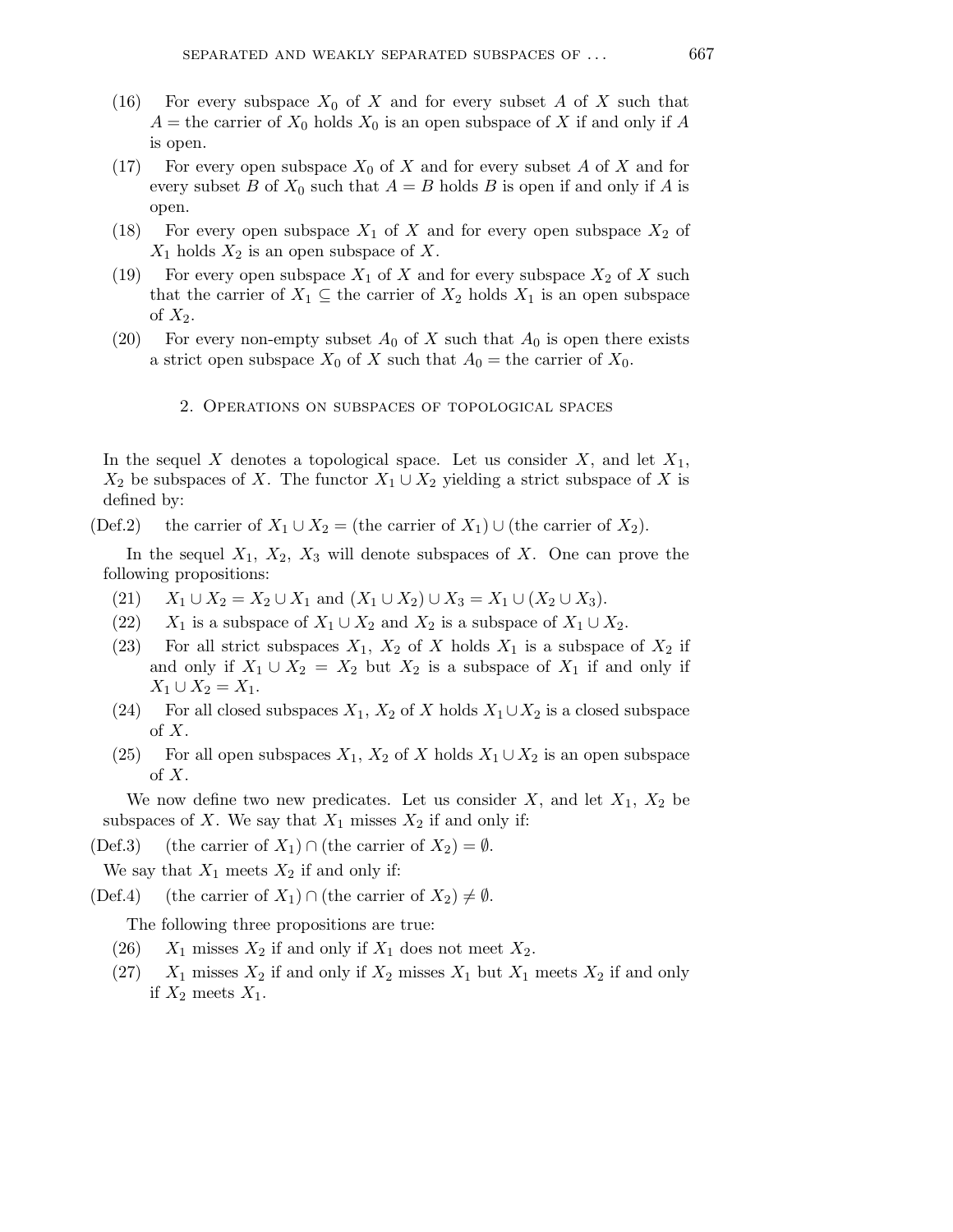(28) For all subsets  $A_1$ ,  $A_2$  of X such that  $A_1$  = the carrier of  $X_1$  and  $A_2$  = the carrier of  $X_2$  holds  $X_1$  misses  $X_2$  if and only if  $A_1$  misses  $A_2$ but  $X_1$  meets  $X_2$  if and only if  $A_1$  meets  $A_2$ .

Let us consider X, and let  $X_1, X_2$  be subspaces of X. Let us assume that  $X_1$  meets  $X_2$ . The functor  $X_1 \cap X_2$  yielding a strict subspace of X is defined by:

(Def.5) the carrier of  $X_1 \cap X_2 =$  (the carrier of  $X_1 \cap X_2 =$ ).

In the sequel  $X_1, X_2, X_3$  will denote subspaces of X. We now state several propositions:

- (29) If  $X_1$  meets  $X_2$  or  $X_2$  meets  $X_1$ , then  $X_1 \cap X_2 = X_2 \cap X_1$  but if  $X_1$ meets  $X_2$  and  $X_1 \cap X_2$  meets  $X_3$  or  $X_2$  meets  $X_3$  and  $X_1$  meets  $X_2 \cap X_3$ , then  $(X_1 \cap X_2) \cap X_3 = X_1 \cap (X_2 \cap X_3)$ .
- (30) If  $X_1$  meets  $X_2$ , then  $X_1 \cap X_2$  is a subspace of  $X_1$  and  $X_1 \cap X_2$  is a subspace of  $X_2$ .
- (31) For all strict subspaces  $X_1$ ,  $X_2$  of X such that  $X_1$  meets  $X_2$  holds  $X_1$ is a subspace of  $X_2$  if and only if  $X_1 \cap X_2 = X_1$  but  $X_2$  is a subspace of  $X_1$  if and only if  $X_1 \cap X_2 = X_2$ .
- (32) For all closed subspaces  $X_1$ ,  $X_2$  of X such that  $X_1$  meets  $X_2$  holds  $X_1 \cap X_2$  is a closed subspace of X.
- (33) For all open subspaces  $X_1, X_2$  of X such that  $X_1$  meets  $X_2$  holds  $X_1 \cap X_2$ is an open subspace of X.
- (34) If  $X_1$  meets  $X_2$ , then  $X_1 \cap X_2$  is a subspace of  $X_1 \cup X_2$ .
- (35) For every subspace Y of X such that  $X_1$  meets Y or Y meets  $X_1$  but  $X_2$  meets Y or Y meets  $X_2$  holds  $(X_1 \cup X_2) \cap Y = X_1 \cap Y \cup X_2 \cap Y$  and  $Y \cap (X_1 \cup X_2) = Y \cap X_1 \cup Y \cap X_2.$
- (36) For every subspace Y of X such that  $X_1$  meets  $X_2$  holds  $X_1 \cap X_2 \cup Y =$  $(X_1 \cup Y) \cap (X_2 \cup Y)$  and  $Y \cup X_1 \cap X_2 = (Y \cup X_1) \cap (Y \cup X_2)$ .
- 3. Separated and weakly separated subsets of topological spaces

Let X be a topological space, and let  $A_1$ ,  $A_2$  be subsets of X. Let us note that one can characterize the predicate  $A_1$  and  $A_2$  are separated by the following (equivalent) condition:

(Def.6)  $\overline{A_1} \cap A_2 = \emptyset$  and  $A_1 \cap \overline{A_2} = \emptyset$ .

In the sequel X is a topological space and  $A_1$ ,  $A_2$  are subsets of X. We now state a number of propositions:

- (37) If  $A_1$  and  $A_2$  are separated, then  $A_1$  misses  $A_2$ .
- (38) If  $A_1$  is closed and  $A_2$  is closed, then  $A_1$  misses  $A_2$  if and only if  $A_1$  and  $A_2$  are separated.
- (39) If  $A_1 \cup A_2$  is closed and  $A_1$  and  $A_2$  are separated, then  $A_1$  is closed and  $A_2$  is closed.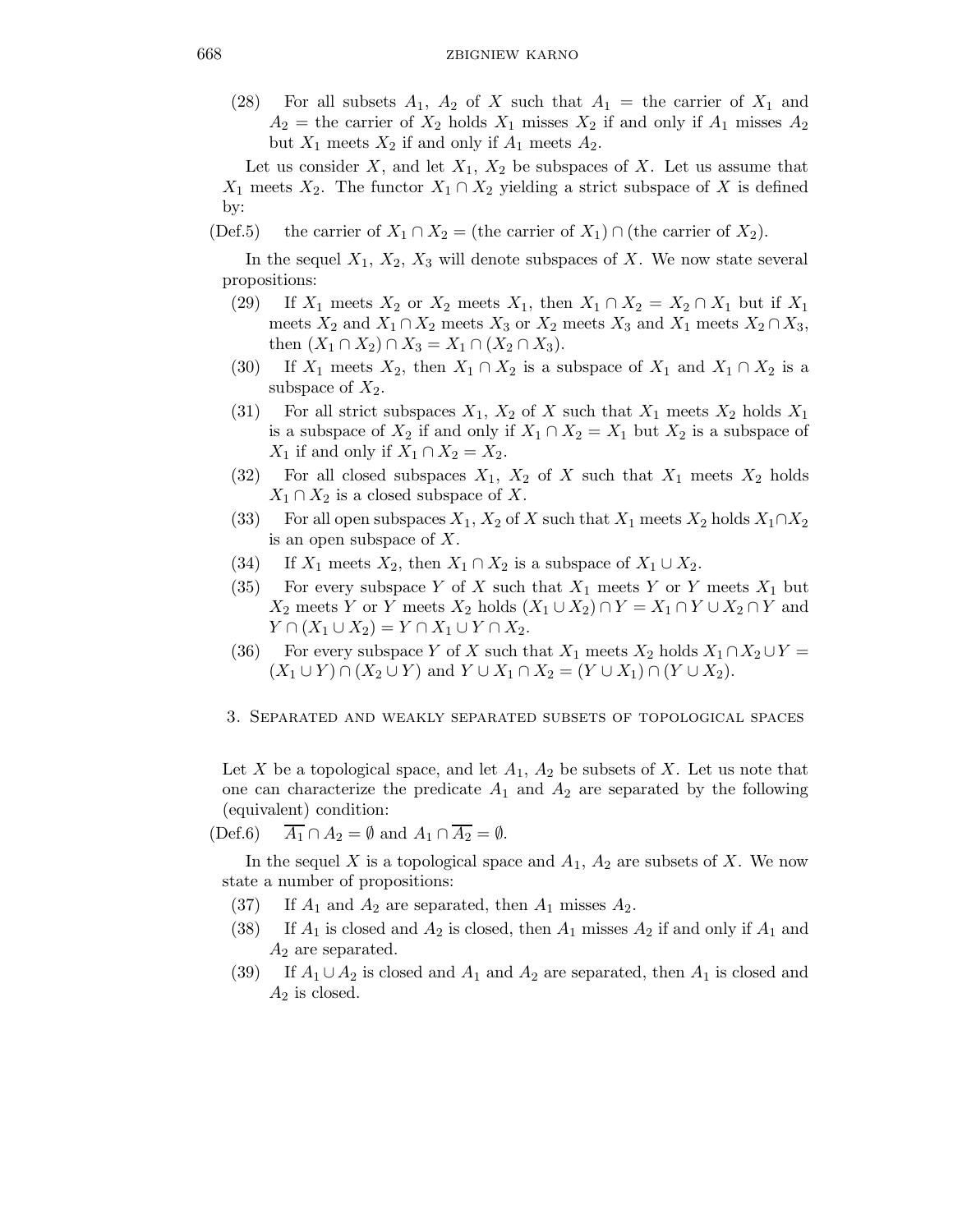- (40) If  $A_1$  misses  $A_2$ , then if  $A_1$  is open, then  $A_1$  misses  $\overline{A_2}$  but if  $A_2$  is open, then  $A_1$  misses  $A_2$ .
- (41) If  $A_1$  is open and  $A_2$  is open, then  $A_1$  misses  $A_2$  if and only if  $A_1$  and  $A_2$  are separated.
- (42) If  $A_1 \cup A_2$  is open and  $A_1$  and  $A_2$  are separated, then  $A_1$  is open and  $A_2$  is open.
- (43) For every subset C of X such that  $A_1$  and  $A_2$  are separated holds  $A_1 \cap C$ and  $A_2 \cap C$  are separated and  $C \cap A_1$  and  $C \cap A_2$  are separated.
- (44) For every subset B of X holds if  $A_1$  and B are separated or  $A_2$  and B are separated, then  $A_1 \cap A_2$  and B are separated but if B and  $A_1$  are separated or B and  $A_2$  are separated, then B and  $A_1 \cap A_2$  are separated.
- (45) For every subset B of X holds  $A_1$  and B are separated and  $A_2$  and B are separated if and only if  $A_1 \cup A_2$  and B are separated but B and  $A_1$ are separated and B and  $A_2$  are separated if and only if B and  $A_1 \cup A_2$ are separated.
- (46)  $A_1$  and  $A_2$  are separated if and only if there exist subsets  $C_1$ ,  $C_2$  of X such that  $A_1 \subseteq C_1$  and  $A_2 \subseteq C_2$  and  $C_1$  misses  $A_2$  and  $C_2$  misses  $A_1$  and  $C_1$  is closed and  $C_2$  is closed.
- (47)  $A_1$  and  $A_2$  are separated if and only if there exist subsets  $C_1$ ,  $C_2$  of X such that  $A_1 \subseteq C_1$  and  $A_2 \subseteq C_2$  and  $C_1 \cap C_2$  misses  $A_1 \cup A_2$  and  $C_1$  is closed and  $C_2$  is closed.
- (48)  $A_1$  and  $A_2$  are separated if and only if there exist subsets  $C_1$ ,  $C_2$  of X such that  $A_1 \subseteq C_1$  and  $A_2 \subseteq C_2$  and  $C_1$  misses  $A_2$  and  $C_2$  misses  $A_1$  and  $C_1$  is open and  $C_2$  is open.
- (49)  $A_1$  and  $A_2$  are separated if and only if there exist subsets  $C_1$ ,  $C_2$  of X such that  $A_1 \subseteq C_1$  and  $A_2 \subseteq C_2$  and  $C_1 \cap C_2$  misses  $A_1 \cup A_2$  and  $C_1$  is open and  $C_2$  is open.

Let X be a topological space, and let  $A_1$ ,  $A_2$  be subsets of X. We say that  $A_1$  and  $A_2$  are weakly separated if and only if:

(Def.7)  $A_1 \setminus A_2$  and  $A_2 \setminus A_1$  are separated.

In the sequel X will be a topological space and  $A_1$ ,  $A_2$  will be subsets of X. We now state a number of propositions:

- (50) If  $A_1$  and  $A_2$  are weakly separated, then  $A_2$  and  $A_1$  are weakly separated.
- $(51)$  A<sub>1</sub> misses  $A_2$  and  $A_1$  and  $A_2$  are weakly separated if and only if  $A_1$  and  $A_2$  are separated.
- (52) If  $A_1 \subseteq A_2$  or  $A_2 \subseteq A_1$ , then  $A_1$  and  $A_2$  are weakly separated.
- (53) If  $A_1$  is closed and  $A_2$  is closed, then  $A_1$  and  $A_2$  are weakly separated.
- (54) If  $A_1$  is open and  $A_2$  is open, then  $A_1$  and  $A_2$  are weakly separated.
- (55) For every subset C of X such that  $A_1$  and  $A_2$  are weakly separated holds  $A_1 \cup C$  and  $A_2 \cup C$  are weakly separated and  $C \cup A_1$  and  $C \cup A_2$ are weakly separated.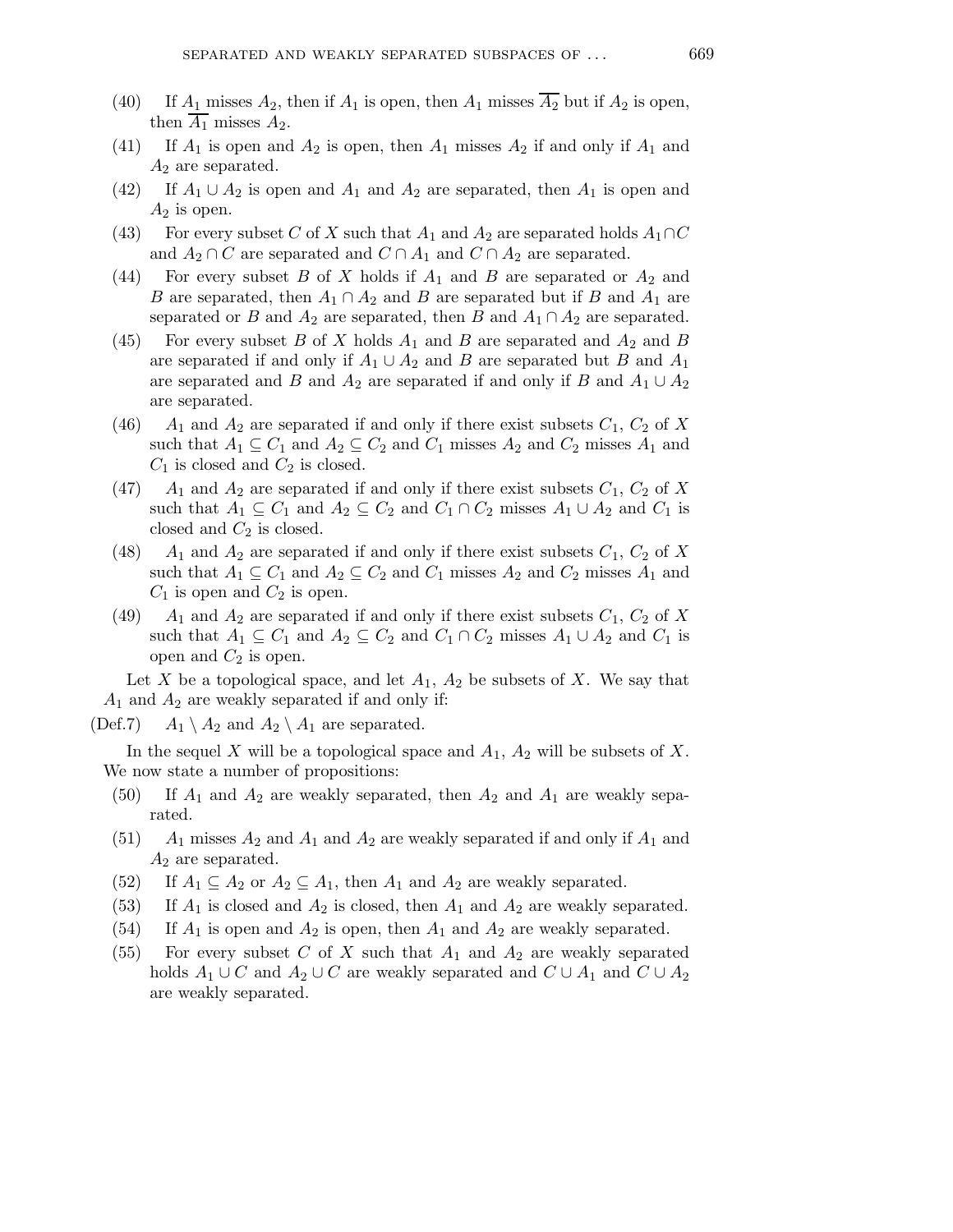- (56) For all subsets  $B_1, B_2$  of X such that  $B_1 \subseteq A_2$  and  $B_2 \subseteq A_1$  holds if  $A_1$  and  $A_2$  are weakly separated, then  $A_1 \cup B_1$  and  $A_2 \cup B_2$  are weakly separated and  $B_1 \cup A_1$  and  $B_2 \cup A_2$  are weakly separated.
- $(57)$  For every subset B of X holds if  $A_1$  and B are weakly separated and  $A_2$  and B are weakly separated, then  $A_1 \cap A_2$  and B are weakly separated but if B and  $A_1$  are weakly separated and B and  $A_2$  are weakly separated, then B and  $A_1 \cap A_2$  are weakly separated.
- (58) For every subset B of X holds if  $A_1$  and B are weakly separated and  $A_2$  and B are weakly separated, then  $A_1 \cup A_2$  and B are weakly separated but if B and  $A_1$  are weakly separated and B and  $A_2$  are weakly separated, then B and  $A_1 \cup A_2$  are weakly separated.
- (59)  $A_1$  and  $A_2$  are weakly separated if and only if there exist subsets  $C_1$ ,  $C_2, C$  of X such that  $C_1 \cap (A_1 \cup A_2) \subseteq A_1$  and  $C_2 \cap (A_1 \cup A_2) \subseteq A_2$  and  $C \cap (A_1 \cup A_2) \subseteq A_1 \cap A_2$  and the carrier of  $X = C_1 \cup C_2 \cup C$  and  $C_1$  is closed and  $C_2$  is closed and C is open.
- (60) Suppose  $A_1$  and  $A_2$  are weakly separated and  $A_1 \nsubseteq A_2$  and  $A_2 \nsubseteq A_1$ . Then there exist non-empty subsets  $C_1$ ,  $C_2$  of X such that  $C_1$  is closed and  $C_2$  is closed and  $C_1 \cap (A_1 \cup A_2) \subseteq A_1$  and  $C_2 \cap (A_1 \cup A_2) \subseteq A_2$  but  $A_1 \cup A_2 \subseteq C_1 \cup C_2$  or there exists a non-empty subset C of X such that C is open and  $C \cap (A_1 \cup A_2) \subseteq A_1 \cap A_2$  and the carrier of  $X = C_1 \cup C_2 \cup C$ .
- (61) If  $A_1 \cup A_2$  = the carrier of X, then  $A_1$  and  $A_2$  are weakly separated if and only if there exist subsets  $C_1$ ,  $C_2$ , C of X such that  $A_1 \cup A_2 = C_1 \cup C_2 \cup C$ and  $C_1 \subseteq A_1$  and  $C_2 \subseteq A_2$  and  $C \subseteq A_1 \cap A_2$  and  $C_1$  is closed and  $C_2$  is closed and C is open.
- (62) Suppose  $A_1 \cup A_2$  = the carrier of X and  $A_1$  and  $A_2$  are weakly separated and  $A_1 \nsubseteq A_2$  and  $A_2 \nsubseteq A_1$ . Then there exist non-empty subsets  $C_1, C_2$ of X such that  $C_1$  is closed and  $C_2$  is closed and  $C_1 \subseteq A_1$  and  $C_2 \subseteq A_2$ but  $A_1 \cup A_2 = C_1 \cup C_2$  or there exists a non-empty subset C of X such that  $A_1 \cup A_2 = C_1 \cup C_2 \cup C$  and  $C \subseteq A_1 \cap A_2$  and C is open.
- (63)  $A_1$  and  $A_2$  are weakly separated if and only if there exist subsets  $C_1$ ,  $C_2, C$  of X such that  $C_1 \cap (A_1 \cup A_2) \subseteq A_1$  and  $C_2 \cap (A_1 \cup A_2) \subseteq A_2$  and  $C \cap (A_1 \cup A_2) \subseteq A_1 \cap A_2$  and the carrier of  $X = C_1 \cup C_2 \cup C$  and  $C_1$  is open and  $C_2$  is open and C is closed.
- (64) Suppose  $A_1$  and  $A_2$  are weakly separated and  $A_1 \nsubseteq A_2$  and  $A_2 \nsubseteq A_1$ . Then there exist non-empty subsets  $C_1$ ,  $C_2$  of X such that  $C_1$  is open and  $C_2$  is open and  $C_1 \cap (A_1 \cup A_2) \subseteq A_1$  and  $C_2 \cap (A_1 \cup A_2) \subseteq A_2$  but  $A_1 \cup A_2 \subseteq C_1 \cup C_2$  or there exists a non-empty subset C of X such that C is closed and  $C \cap (A_1 \cup A_2) \subseteq A_1 \cap A_2$  and the carrier of  $X = C_1 \cup C_2 \cup C$ .
- (65) If  $A_1 \cup A_2$  = the carrier of X, then  $A_1$  and  $A_2$  are weakly separated if and only if there exist subsets  $C_1$ ,  $C_2$ , C of X such that  $A_1 \cup A_2 = C_1 \cup C_2 \cup C$ and  $C_1 \subseteq A_1$  and  $C_2 \subseteq A_2$  and  $C \subseteq A_1 \cap A_2$  and  $C_1$  is open and  $C_2$  is open and  $C$  is closed.
- (66) Suppose  $A_1 \cup A_2$  = the carrier of X and  $A_1$  and  $A_2$  are weakly separated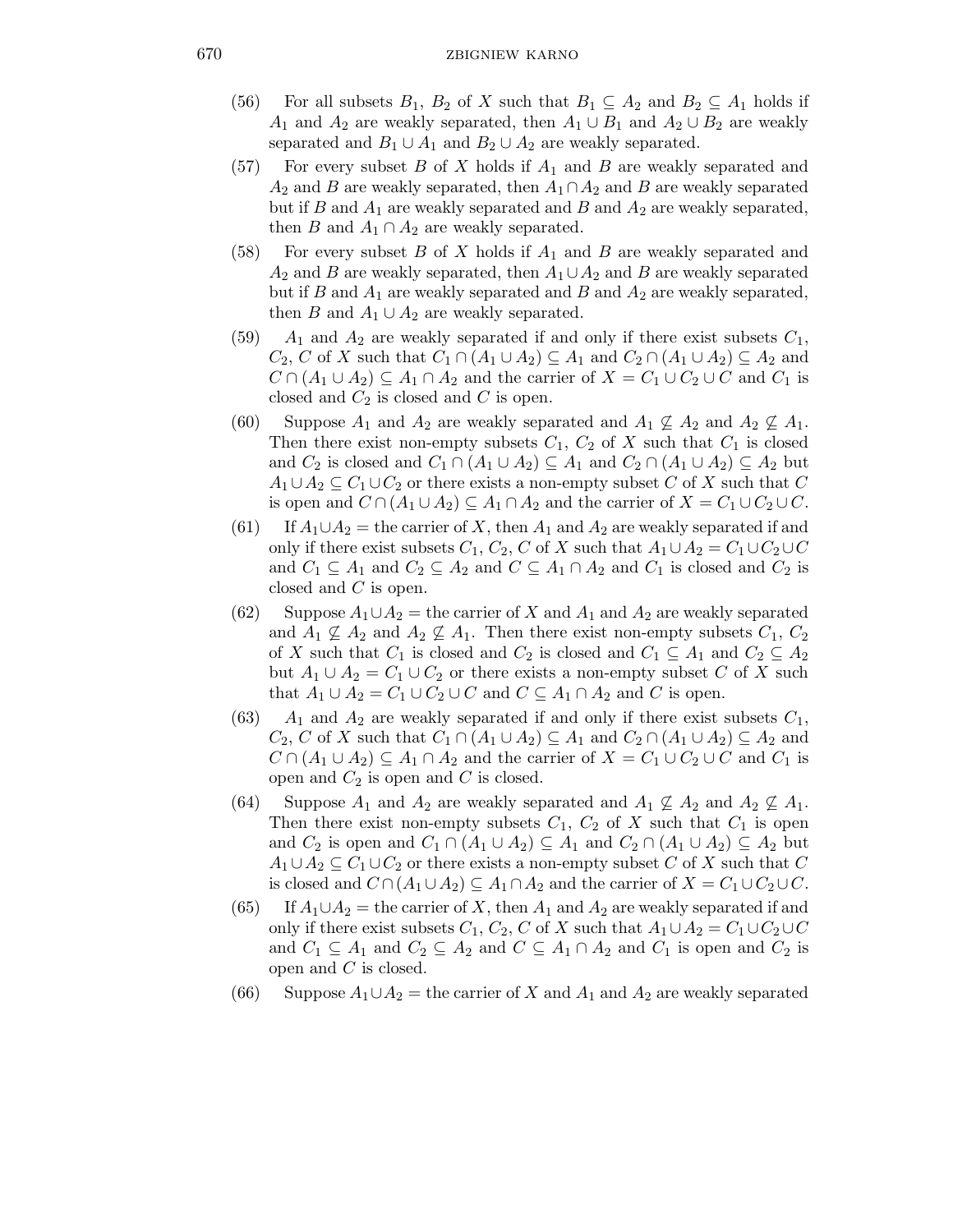and  $A_1 \nsubseteq A_2$  and  $A_2 \nsubseteq A_1$ . Then there exist non-empty subsets  $C_1, C_2$ of X such that  $C_1$  is open and  $C_2$  is open and  $C_1 \subseteq A_1$  and  $C_2 \subseteq A_2$  but  $A_1 \cup A_2 = C_1 \cup C_2$  or there exists a non-empty subset C of X such that  $A_1 \cup A_2 = C_1 \cup C_2 \cup C$  and  $C \subseteq A_1 \cap A_2$  and C is closed.

 $(67)$  A<sub>1</sub> and A<sub>2</sub> are separated if and only if there exist subsets  $B_1$ ,  $B_2$  of X such that  $B_1$  and  $B_2$  are weakly separated and  $A_1 \subseteq B_1$  and  $A_2 \subseteq B_2$ and  $B_1 \cap B_2$  misses  $A_1 \cup A_2$ .

## 4. Separated and weakly separated subspaces of topological **SPACES**

In the sequel X is a topological space. Let us consider X, and let  $X_1, X_2$  be subspaces of X. We say that  $X_1$  and  $X_2$  are separated if and only if:

(Def.8) for all subsets  $A_1$ ,  $A_2$  of X such that  $A_1$  = the carrier of  $X_1$  and  $A_2$  = the carrier of  $X_2$  holds  $A_1$  and  $A_2$  are separated.

In the sequel  $X_1, X_2$  will denote subspaces of X. One can prove the following propositions:

- (68) If  $X_1$  and  $X_2$  are separated, then  $X_1$  misses  $X_2$ .
- (69) If  $X_1$  and  $X_2$  are separated, then  $X_2$  and  $X_1$  are separated.
- (70) For all closed subspaces  $X_1, X_2$  of X holds  $X_1$  misses  $X_2$  if and only if  $X_1$  and  $X_2$  are separated.
- (71) If  $X = X_1 \cup X_2$  and  $X_1$  and  $X_2$  are separated, then  $X_1$  is a closed subspace of  $X$  and  $X_2$  is a closed subspace of  $X$ .
- (72) If  $X_1 \cup X_2$  is a closed subspace of X and  $X_1$  and  $X_2$  are separated, then  $X_1$  is a closed subspace of X and  $X_2$  is a closed subspace of X.
- (73) For all open subspaces  $X_1$ ,  $X_2$  of X holds  $X_1$  misses  $X_2$  if and only if  $X_1$  and  $X_2$  are separated.
- (74) If  $X = X_1 \cup X_2$  and  $X_1$  and  $X_2$  are separated, then  $X_1$  is an open subspace of  $X$  and  $X_2$  is an open subspace of  $X$ .
- (75) If  $X_1 \cup X_2$  is an open subspace of X and  $X_1$  and  $X_2$  are separated, then  $X_1$  is an open subspace of X and  $X_2$  is an open subspace of X.
- (76) For all subspaces Y,  $X_1$ ,  $X_2$  of X such that  $X_1$  meets Y and  $X_2$  meets Y holds if  $X_1$  and  $X_2$  are separated, then  $X_1 \cap Y$  and  $X_2 \cap Y$  are separated and  $Y \cap X_1$  and  $Y \cap X_2$  are separated.
- (77) For all subspaces  $Y_1$ ,  $Y_2$  of X such that  $Y_1$  is a subspace of  $X_1$  and  $Y_2$ is a subspace of  $X_2$  holds if  $X_1$  and  $X_2$  are separated, then  $Y_1$  and  $Y_2$  are separated.
- (78) For every subspace Y of X such that  $X_1$  meets  $X_2$  holds if  $X_1$  and Y are separated or  $X_2$  and Y are separated, then  $X_1 \cap X_2$  and Y are separated but if Y and  $X_1$  are separated or Y and  $X_2$  are separated, then Y and  $X_1 \cap X_2$  are separated.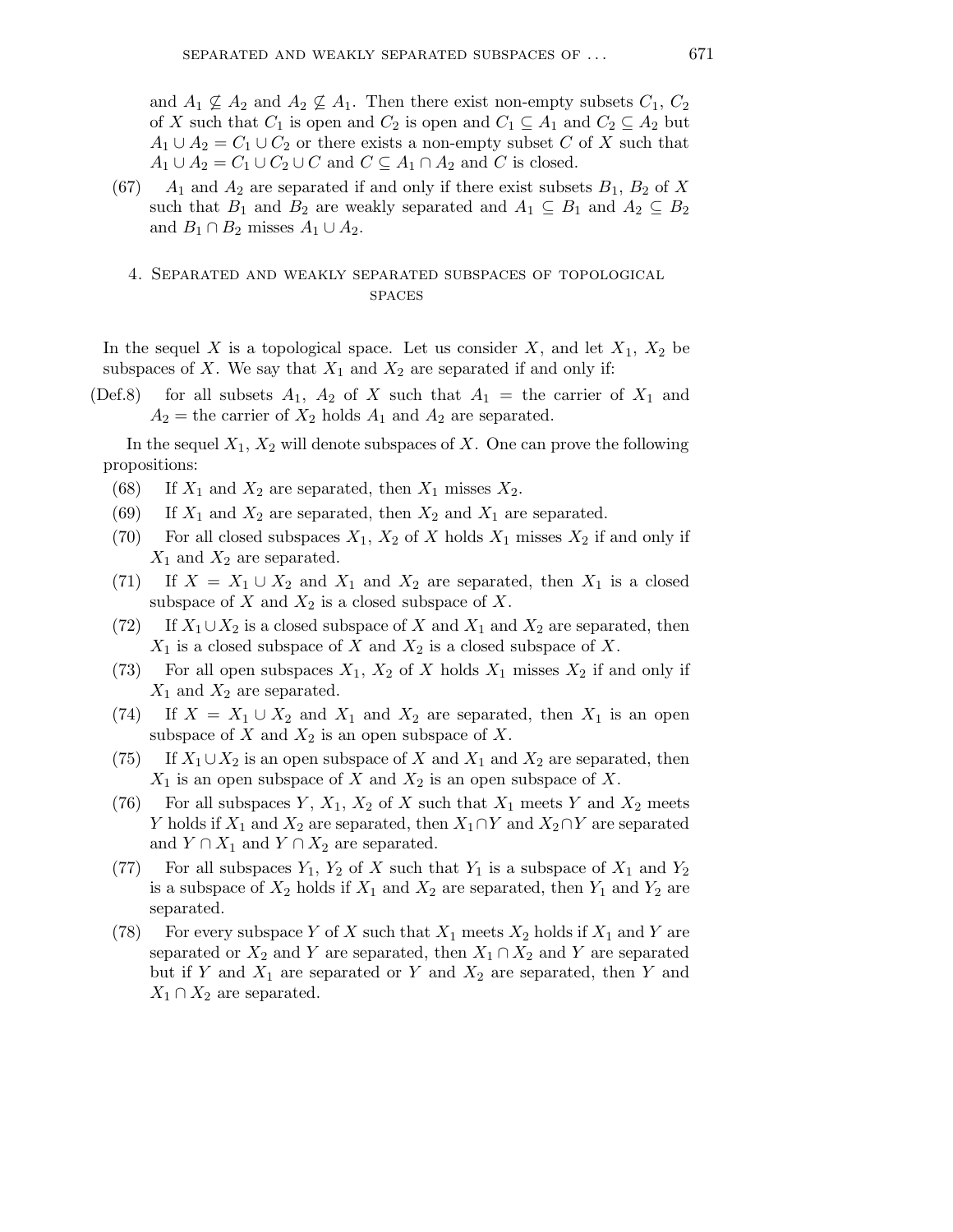- (79) For every subspace Y of X holds  $X_1$  and Y are separated and  $X_2$  and Y are separated if and only if  $X_1 \cup X_2$  and Y are separated but Y and  $X_1$ are separated and Y and  $X_2$  are separated if and only if Y and  $X_1 \cup X_2$ are separated.
- (80)  $X_1$  and  $X_2$  are separated if and only if there exist closed subspaces  $Y_1$ ,  $Y_2$  of X such that  $X_1$  is a subspace of  $Y_1$  and  $X_2$  is a subspace of  $Y_2$  and  $Y_1$  misses  $X_2$  and  $Y_2$  misses  $X_1$ .
- (81)  $X_1$  and  $X_2$  are separated if and only if there exist closed subspaces  $Y_1$ ,  $Y_2$  of X such that  $X_1$  is a subspace of  $Y_1$  and  $X_2$  is a subspace of  $Y_2$  but  $Y_1$  misses  $Y_2$  or  $Y_1 \cap Y_2$  misses  $X_1 \cup X_2$ .
- (82)  $X_1$  and  $X_2$  are separated if and only if there exist open subspaces  $Y_1$ ,  $Y_2$  of X such that  $X_1$  is a subspace of  $Y_1$  and  $X_2$  is a subspace of  $Y_2$  and  $Y_1$  misses  $X_2$  and  $Y_2$  misses  $X_1$ .
- (83)  $X_1$  and  $X_2$  are separated if and only if there exist open subspaces  $Y_1$ ,  $Y_2$  of X such that  $X_1$  is a subspace of  $Y_1$  and  $X_2$  is a subspace of  $Y_2$  but  $Y_1$  misses  $Y_2$  or  $Y_1 \cap Y_2$  misses  $X_1 \cup X_2$ .

Let X be a topological space, and let  $X_1, X_2$  be subspaces of X. We say that  $X_1$  and  $X_2$  are weakly separated if and only if:

(Def.9) for all subsets  $A_1$ ,  $A_2$  of X such that  $A_1 =$  the carrier of  $X_1$  and  $A_2$  = the carrier of  $X_2$  holds  $A_1$  and  $A_2$  are weakly separated.

In the sequel  $X_1, X_2$  will denote subspaces of X. The following propositions are true:

- (84) If  $X_1$  and  $X_2$  are weakly separated, then  $X_2$  and  $X_1$  are weakly separated.
- $(85)$  X<sub>1</sub> misses  $X_2$  and  $X_1$  and  $X_2$  are weakly separated if and only if  $X_1$ and  $X_2$  are separated.
- (86) If  $X_1$  is a subspace of  $X_2$  or  $X_2$  is a subspace of  $X_1$ , then  $X_1$  and  $X_2$ are weakly separated.
- (87) For all closed subspaces  $X_1$ ,  $X_2$  of X holds  $X_1$  and  $X_2$  are weakly separated.
- (88) For all open subspaces  $X_1$ ,  $X_2$  of X holds  $X_1$  and  $X_2$  are weakly separated.
- (89) For every subspace Y of X such that  $X_1$  and  $X_2$  are weakly separated holds  $X_1 \cup Y$  and  $X_2 \cup Y$  are weakly separated and  $Y \cup X_1$  and  $Y \cup X_2$ are weakly separated.
- (90) For all subspaces  $Y_1, Y_2$  of X such that  $Y_1$  is a subspace of  $X_2$  and  $Y_2$  is a subspace of  $X_1$  holds if  $X_1$  and  $X_2$  are weakly separated, then  $X_1 \cup Y_1$ and  $X_2 \cup Y_2$  are weakly separated and  $Y_1 \cup X_1$  and  $Y_2 \cup X_2$  are weakly separated.
- (91) For all subspaces Y,  $X_1, X_2$  of X such that  $X_1$  meets  $X_2$  holds if  $X_1$  and Y are weakly separated and  $X_2$  and Y are weakly separated, then  $X_1 \cap X_2$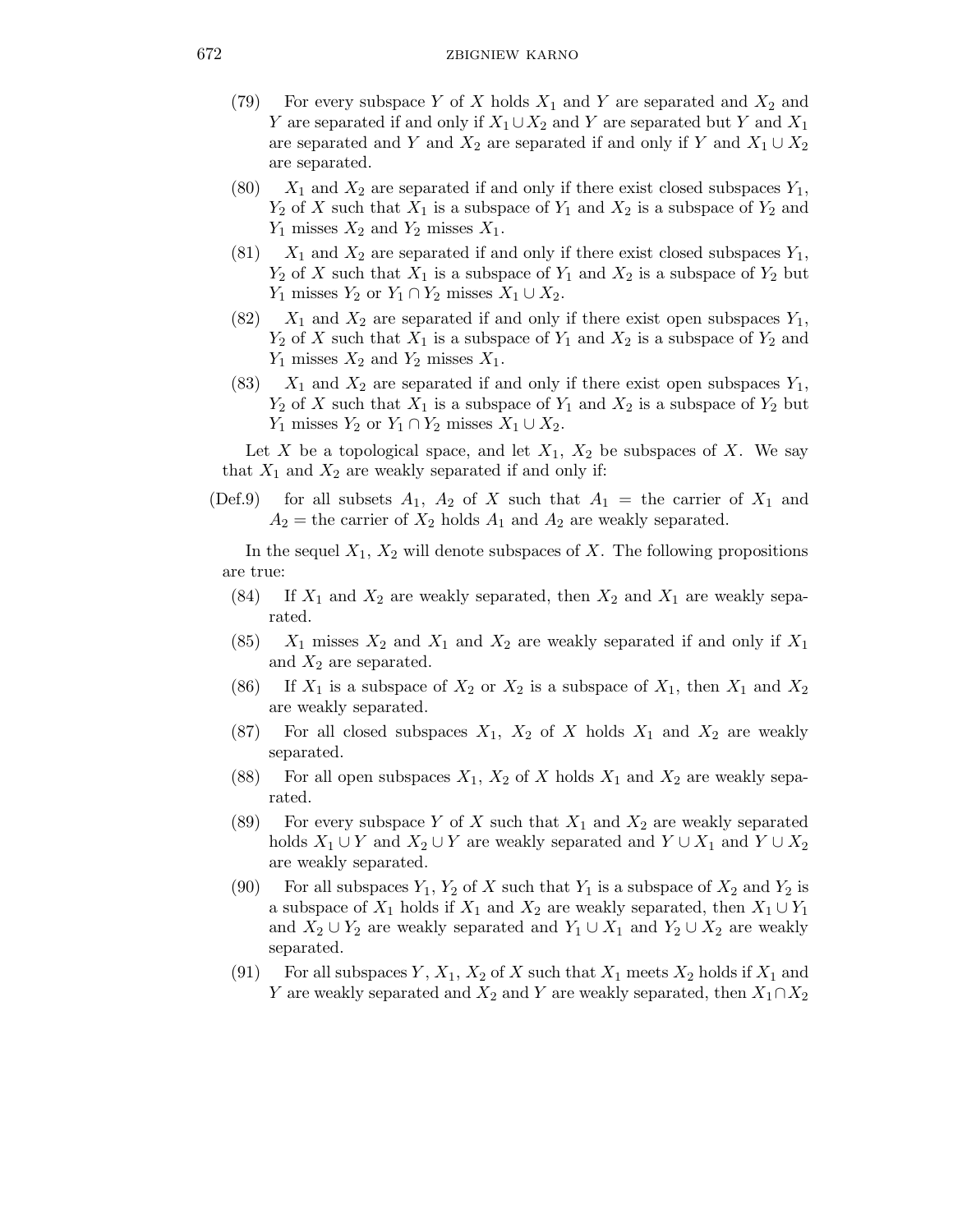and Y are weakly separated but if Y and  $X_1$  are weakly separated and Y and  $X_2$  are weakly separated, then Y and  $X_1 \cap X_2$  are weakly separated.

- (92) For every subspace Y of X holds if  $X_1$  and Y are weakly separated and  $X_2$  and Y are weakly separated, then  $X_1 \cup X_2$  and Y are weakly separated but if Y and  $X_1$  are weakly separated and Y and  $X_2$  are weakly separated, then Y and  $X_1 \cup X_2$  are weakly separated.
- (93) Let X be a strict topological space. Let  $X_1, X_2$  be subspaces of X. Suppose  $X_1$  meets  $X_2$ . Then  $X_1$  and  $X_2$  are weakly separated if and only if  $X_1$  is a subspace of  $X_2$  or  $X_2$  is a subspace of  $X_1$  or there exist closed subspaces  $Y_1$ ,  $Y_2$  of X such that  $Y_1 \cap (X_1 \cup X_2)$  is a subspace of  $X_1$  and  $Y_2 \cap (X_1 \cup X_2)$  is a subspace of  $X_2$  but  $X_1 \cup X_2$  is a subspace of  $Y_1 \cup Y_2$ or there exists an open subspace Y of X such that  $X = Y_1 \cup Y_2 \cup Y$  and  $Y \cap (X_1 \cup X_2)$  is a subspace of  $X_1 \cap X_2$ .
- (94) Suppose  $X = X_1 \cup X_2$  and  $X_1$  meets  $X_2$ . Then  $X_1$  and  $X_2$  are weakly separated if and only if  $X_1$  is a subspace of  $X_2$  or  $X_2$  is a subspace of  $X_1$  or there exist closed subspaces  $Y_1, Y_2$  of X such that  $Y_1$  is a subspace of  $X_1$  and  $Y_2$  is a subspace of  $X_2$  but  $X = Y_1 \cup Y_2$  or there exists an open subspace Y of X such that  $X = Y_1 \cup Y_2 \cup Y$  and Y is a subspace of  $X_1 \cap X_2$ .
- (95) If  $X = X_1 \cup X_2$  and  $X_1$  misses  $X_2$ , then  $X_1$  and  $X_2$  are weakly separated if and only if  $X_1$  is a closed subspace of X and  $X_2$  is a closed subspace of  $X$ .
- (96) Let X be a strict topological space. Let  $X_1, X_2$  be subspaces of X. Suppose  $X_1$  meets  $X_2$ . Then  $X_1$  and  $X_2$  are weakly separated if and only if  $X_1$  is a subspace of  $X_2$  or  $X_2$  is a subspace of  $X_1$  or there exist open subspaces  $Y_1$ ,  $Y_2$  of X such that  $Y_1 \cap (X_1 \cup X_2)$  is a subspace of  $X_1$  and  $Y_2 \cap (X_1 \cup X_2)$  is a subspace of  $X_2$  but  $X_1 \cup X_2$  is a subspace of  $Y_1 \cup Y_2$ or there exists a closed subspace Y of X such that  $X = Y_1 \cup Y_2 \cup Y$  and  $Y \cap (X_1 \cup X_2)$  is a subspace of  $X_1 \cap X_2$ .
- (97) Suppose  $X = X_1 \cup X_2$  and  $X_1$  meets  $X_2$ . Then  $X_1$  and  $X_2$  are weakly separated if and only if  $X_1$  is a subspace of  $X_2$  or  $X_2$  is a subspace of  $X_1$ or there exist open subspaces  $Y_1$ ,  $Y_2$  of X such that  $Y_1$  is a subspace of  $X_1$  and  $Y_2$  is a subspace of  $X_2$  but  $X = Y_1 \cup Y_2$  or there exists a closed subspace Y of X such that  $X = Y_1 \cup Y_2 \cup Y$  and Y is a subspace of  $X_1 \cap X_2$ .
- (98) If  $X = X_1 \cup X_2$  and  $X_1$  misses  $X_2$ , then  $X_1$  and  $X_2$  are weakly separated if and only if  $X_1$  is an open subspace of X and  $X_2$  is an open subspace of X.
- (99)  $X_1$  and  $X_2$  are separated if and only if there exist subspaces  $Y_1, Y_2$  of X such that  $Y_1$  and  $Y_2$  are weakly separated and  $X_1$  is a subspace of  $Y_1$ and  $X_2$  is a subspace of  $Y_2$  but  $Y_1$  misses  $Y_2$  or  $Y_1 \cap Y_2$  misses  $X_1 \cup X_2$ .